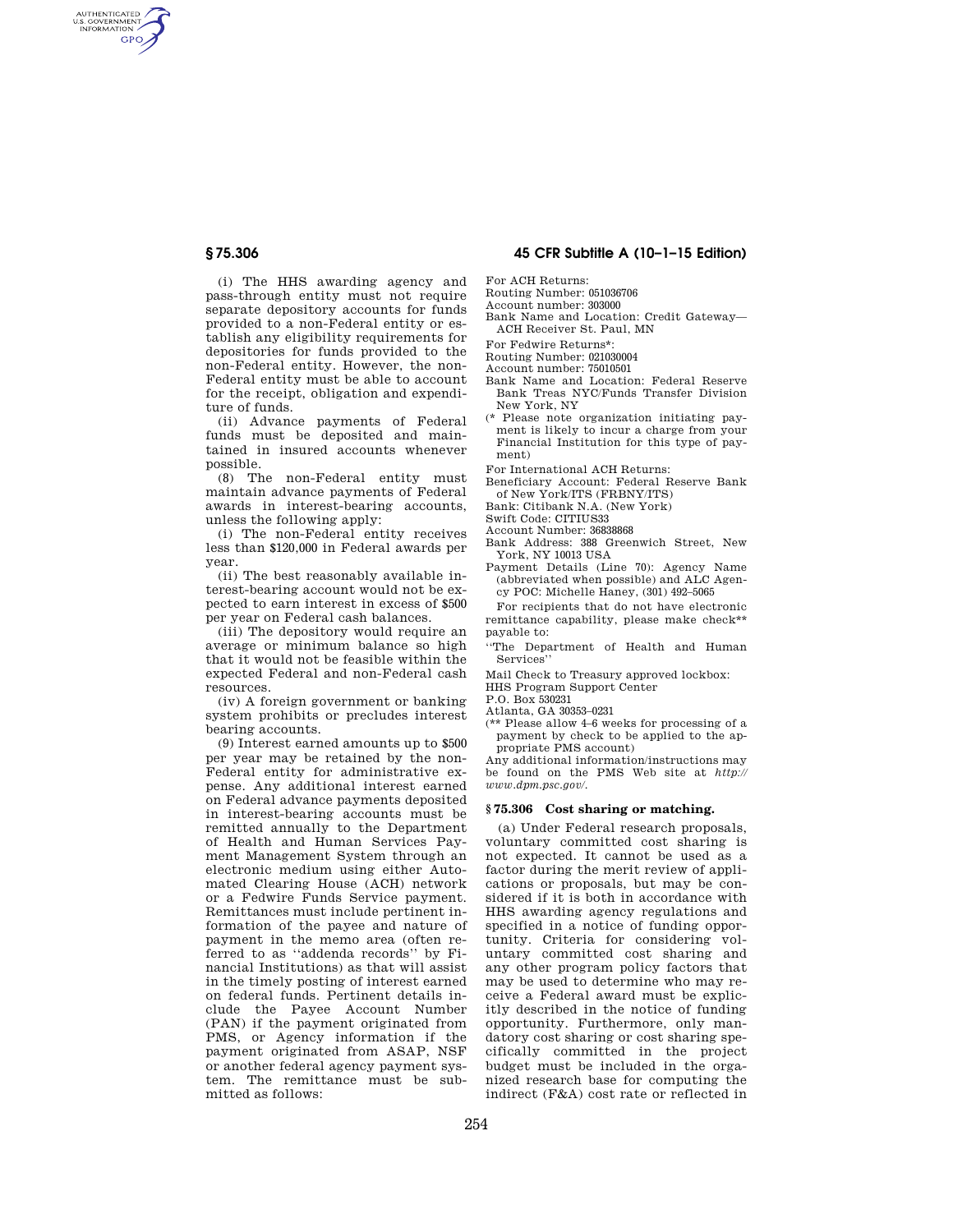## **Department of Health and Human Services § 75.306**

any allocation of indirect costs. See also §§75.414, 75.203, and appendix I to this part.

(b) For all Federal awards, any shared costs or matching funds and all contributions, including cash and third party in-kind contributions, must be accepted as part of the non-Federal entity's cost sharing or matching when such contributions meet all of the following criteria:

(1) Are verifiable from the non-Federal entity's records;

(2) Are not included as contributions for any other Federal award;

(3) Are necessary and reasonable for accomplishment of project or program objectives;

(4) Are allowable under subpart E of this part;

(5) Are not paid by the Federal Government under another Federal award, except where the Federal statute authorizing a program specifically provides that Federal funds made available for such program can be applied to matching or cost sharing requirements of other Federal programs;

(6) Are provided for in the approved budget when required by the HHS awarding agency; and

(7) Conform to other provisions of this part, as applicable.

(c) Unrecovered indirect costs, including indirect costs on cost sharing or matching may be included as part of cost sharing or matching. Unrecovered indirect cost means the difference between the amount charged to the Federal award and the amount which could have been charged to the Federal award under the non-Federal entity's approved negotiated indirect cost rate.

(d) Values for non-Federal entity contributions of services and property must be established in accordance with the cost principles in subpart E. If an HHS awarding agency authorizes the non-Federal entity to donate buildings or land for construction/facilities acquisition projects or long-term use, the value of the donated property for cost sharing or matching must be the lesser of paragraphs  $(d)(1)$  or  $(2)$  of this section.

(1) The value of the remaining life of the property recorded in the non-Federal entity's accounting records at the time of donation.

(2) The current fair market value. However, when there is sufficient justification, the HHS awarding agency may approve the use of the current fair market value of the donated property, even if it exceeds the value described in paragraph (1) of this section at the time of donation.

(e) Volunteer services furnished by third-party professional and technical personnel, consultants, and other skilled and unskilled labor may be counted as cost sharing or matching if the service is an integral and necessary part of an approved project or program. Rates for third-party volunteer services must be consistent with those paid for similar work by the non-Federal entity. In those instances in which the required skills are not found in the non-Federal entity, rates must be consistent with those paid for similar work in the labor market in which the non-Federal entity competes for the kind of services involved. In either case, paid fringe benefits that are reasonable, necessary, allocable, and otherwise allowable may be included in the valuation.

(f) When a third-party organization furnishes the services of an employee, these services must be valued at the employee's regular rate of pay plus an amount of fringe benefits that is reasonable, necessary, allocable, and otherwise allowable, and indirect costs at either the third-party organization's approved federally negotiated indirect cost rate or, a rate in accordance with §75.414(f), provided these services employ the same skill(s) for which the employee is normally paid. Where donated services are treated as indirect costs, indirect cost rates will separate the value of the donated services so that reimbursement for the donated services will not be made.

(g) Donated property from third parties may include such items as equipment, office supplies, laboratory supplies, or workshop and classroom supplies. Value assessed to donated property included in the cost sharing or matching share must not exceed the fair market value of the property at the time of the donation.

(h) The method used for determining cost sharing or matching for thirdparty-donated equipment, buildings